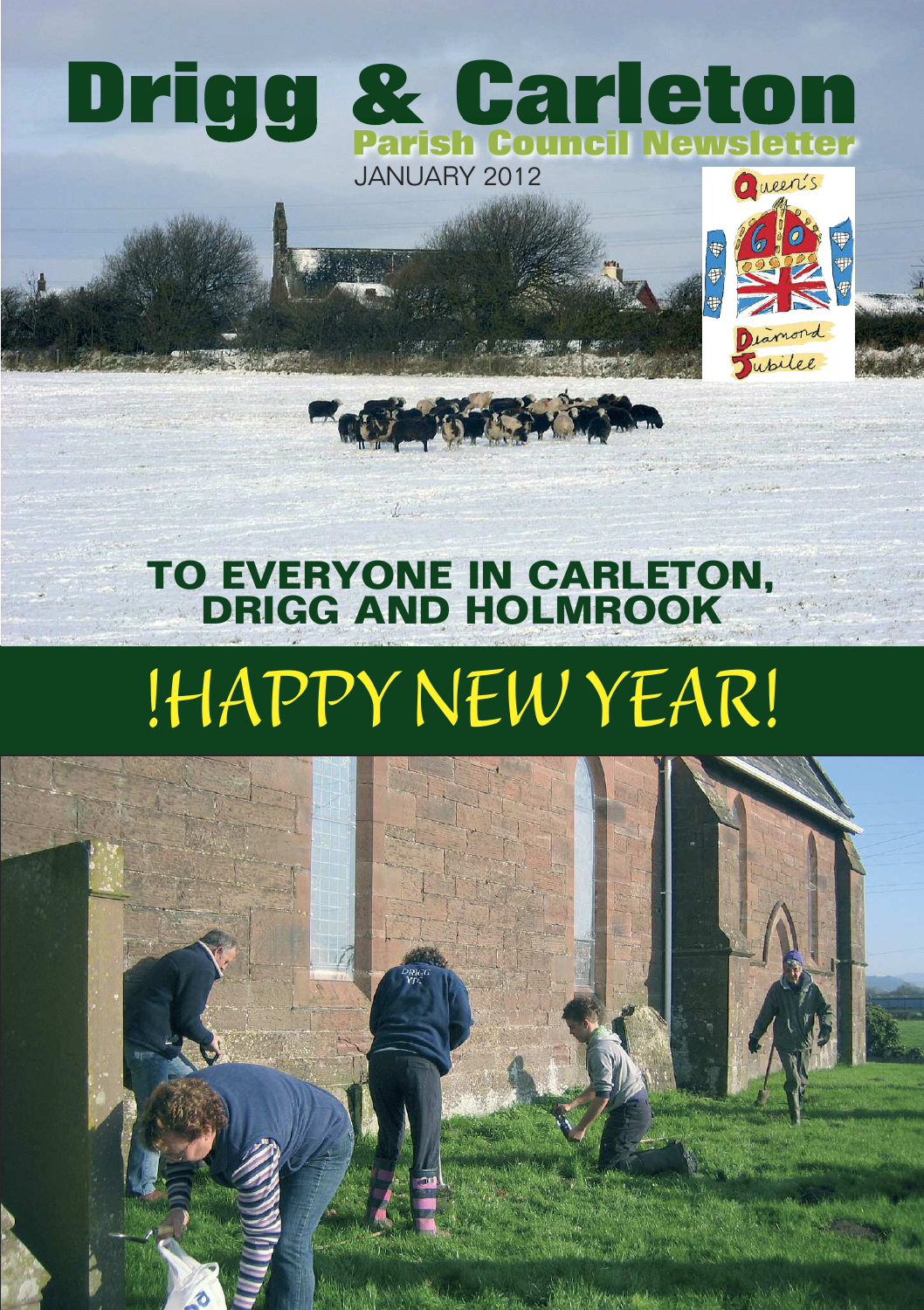## **DRIGG & CARLETON COMMUNITY FUND**

The Drigg Charity Committee, comprising the local Parish Council together with three independent members, administers the Drigg & Carleton Community Fund. This fund arises from £50,000 annual funding provided by the NDA via the Copeland Community Benefit Fund.

On 11 November 2009, the Drigg & Carleton Community Fund Projects Sub-Committee met with members of the Parish who had expressed interest in working with the Parish Council and Drigg Charity in taking forward a number of projects as part of the NDA socioeconomic support to the community. There was a good attendance at this first meeting.

The Project Sub-Committee had a significant number of projects it wished to take forward, but identified a small pilot group of five or six projects to start the overall programme of investment and improvement. The projects are aimed at benefiting all Parishioners. Indeed, this initial group of projects was formulated based on the results of a Parish-wide questionnaire aimed at understanding the priority needs and aspirations of the Community. A team leader was identified for each of the projects, and he or she is supported by a number of team members from the Community, and of course the Parish Council and Drigg & Carleton Community Fund Projects Sub-Committee. It is the responsibility of the project teams to formulate the details of the proposed project, including seeking approvals and costings where appropriate, before formally presenting to the Charity Committee for approval to proceed to an implementation phase.

The projects being progressed at present are:

- **Provision of improved beach facilities**
- **Provision of a playing field**
- **Improvements to the Village Hall**
- l Village maintenance
- **Clearance of bridle paths**

These projects remain ongoing and are maturing.

The Drigg Charity has also considered additional schemes that have been brought forward, and subsequently supported, including an award towards the much needed refurbishment of St Peter's Church windows, support for the Drigg Local History Group's village archive project, and

new play equipment for Drigg & Holmrook Family Group.

Driving these various projects forward has brought the community together, and many Parishioners are giving up their time and skills freely during evenings and weekends to improve their local environment and general surroundings. The Village Maintenance team is heavily involved coordinating the Cumbria in Bloom entry for the community.

## **CHRISTMAS FAYRE**

The first Drigg Christmas Fayre was held on Saturday 26 November and proved to be a great success with a large number of people arriving eager to spend their cash in aid of West Cumbria Hospice at Home. The generosity and support of everyone involved in these events is amazing and I thank all who helped in so many ways to make it a success. Maybe a Christmas Fayre could become another annual event in Drigg along with our Heritage Day. Days like this bring so many friends and numbers together and raises money for a variety of courses. The final amount raised at the Fayre amounted to £800. Thank you to everyone. *Betty Bolton, 019467 24029*

## **VIRGIN MAY WELL**

An intriguing place, on private land near the site of Holmrook Hall is the Virgin Mary Well. It was referred to by local Eskdale historian Mary Fair and by W.G. Collingwood and was first recorded on the 2nd Edition OS map of 1899. It was probably the source of water for the Hall when it was HMS Volcano during the Second World War and perhaps prior to that. It is uncertain as to its antiquity and currently a number of members of Drigg Local History Group are researching historical documents to find out if there is any reason to believe it may have been in use as a religious site in earlier periods.

There could be a Pullman rail excursion to York in Spring, like the one to Chester in December. It would pick up at Seascale, and possibly, if there's enough interest, Drigg too. Email trevor@epic-gb.com (28449) if you would like to be kept abreast of developments, and also details about a new book on the history of the Furness Railway to be published in February.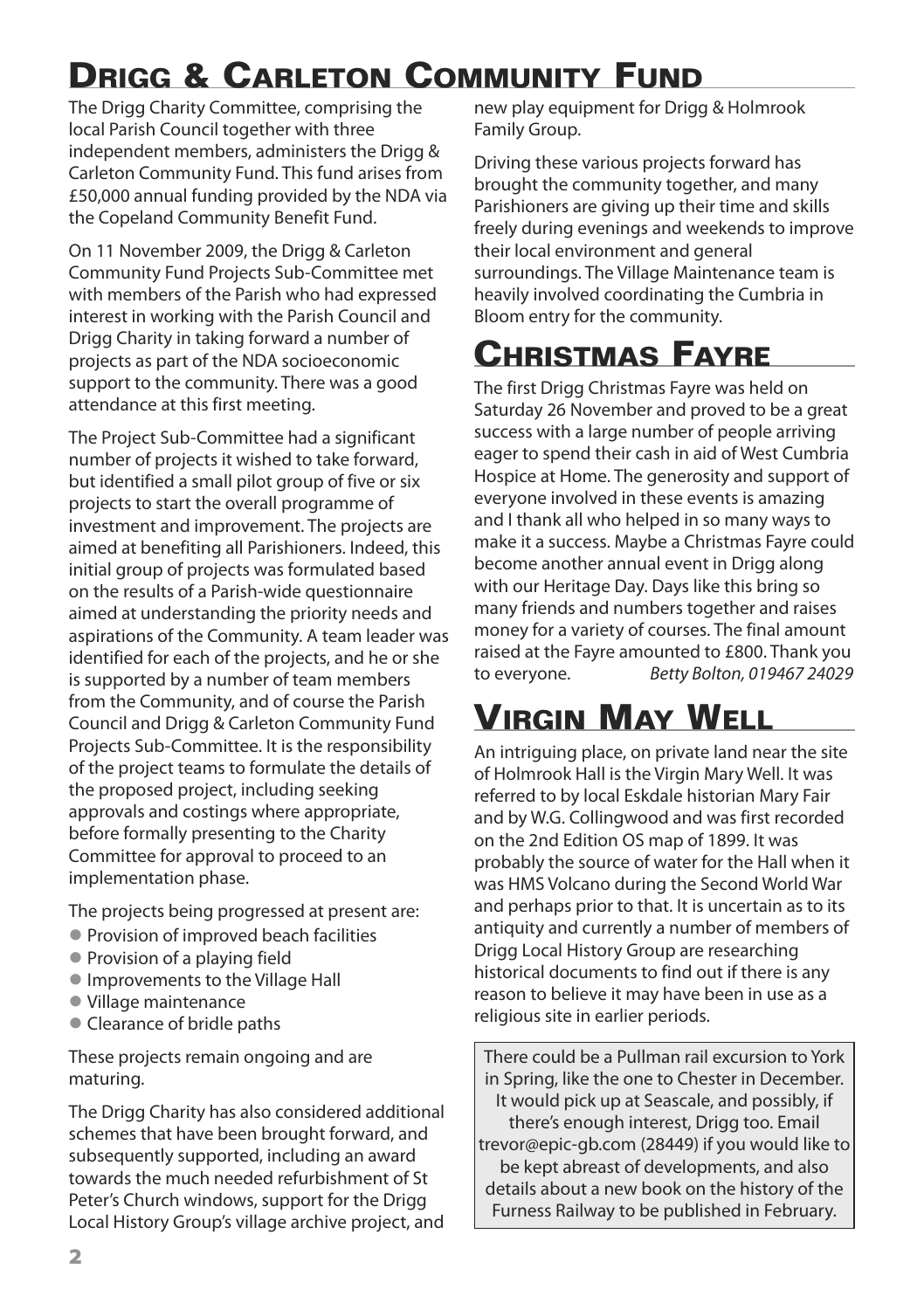## **DRIGG LOCAL HISTORY GROUP**

The concept of a local history group for Drigg was first conceived in September 2009 by two residents of the village. It was felt that there would be, perhaps, a dozen or so villagers who would share an interest in the history and heritage of the area. Following further discussions it was agreed that a public meeting should be called to gauge the level of interest.

That meeting was duly arranged for November of that year in the Parish Hall. Almost fifty residents of the area attended that meeting. A committee was duly appointed on the night and set to work writing a constitution and planning a programme. It was agreed that the Group would focus primarily on the history of the Village and the surrounding area, but would also welcome input on all aspects of West Cumbrian history.

By the time of the inaugural meeting in February of 2010 membership was in excess of forty.

At that inaugural meeting local archaeologist Clifford Jones gave a thought-provoking presentation on the impact of the Romans in the immediate area. Since that date presentations have been as wide ranging as was the initial intention. They have included talks on the history of the Ravenglass and Eskdale Railway, the history of the Lutwidge family who were influential 18th and 19th century merchants and residents of Holmrook Hall, bottles and containers used by local businesses in the 19th century, a reading and background to a poem written to commemorate the opening of Drigg school, and a non-participatory evening on Cumberland and Westmorland wrestling.

Generous support from the Drigg Charity permitted the purchase of a laptop and associated hardware in order that work could commence on an archive of the information which is being made available to the group.

In accordance with the original concept of being inclusive, work has commenced on strengthening contacts with other local groups (Drigg's History Group held a joint meeting with Eskdale History Group in late 2011) and it is anticipated that this will further strengthen and consolidate its work. There is now a new committee for 2012. Look out for notices of History Group meetings.

## **'TUESDAY CHAT'**

In October, the new monthly social afternoon was launched in Drigg & Carleton Village Hall. A group of locals and friends met and enjoyed catching up with news, over cups of tea and cake. It was also a chance to meet and welcome new neighbours into our community.

Mr Bob Williamson, Vice chairman of Drigg & Carleton Parish Council, gave an interesting talk about our community's successful first entry into the 'Cumbria in Bloom'Campaign. The Copeland Shield, which was awarded to Drigg & Carleton for'Best in Borough', was also on display.

Our first Tuesday Chat went well, and we hope it will grow as more people hear about it. You will be welcome to join us in Drigg & Carleton Village Hall. Just drop in when you like and stay as long as you want. Everyone welcome.

## **THE QUEEN'S JUBILEE**

7.30pm Monday 23 January 2012

Drigg & Carleton Parish Council is organising an open Parish meeting to discuss possible activities and events for the Queen's Jubilee in June. This meeting is open to all, so please come along to Drigg & Carleton



Village Hall and put forward your ideas.

### **COMMUNITY CAR SERVICE**

based in Drigg

**Services: Drigg & Carleton Ravenglass Seascale**

**Eskdale – Bower House**

Doctor/Dentist/Optician/Bank or whatever you need.

Cars provided by volunteers – currently four.

Cost 35p per mile.

**Contact Joyce on 019467 24394**

More volunteers are needed.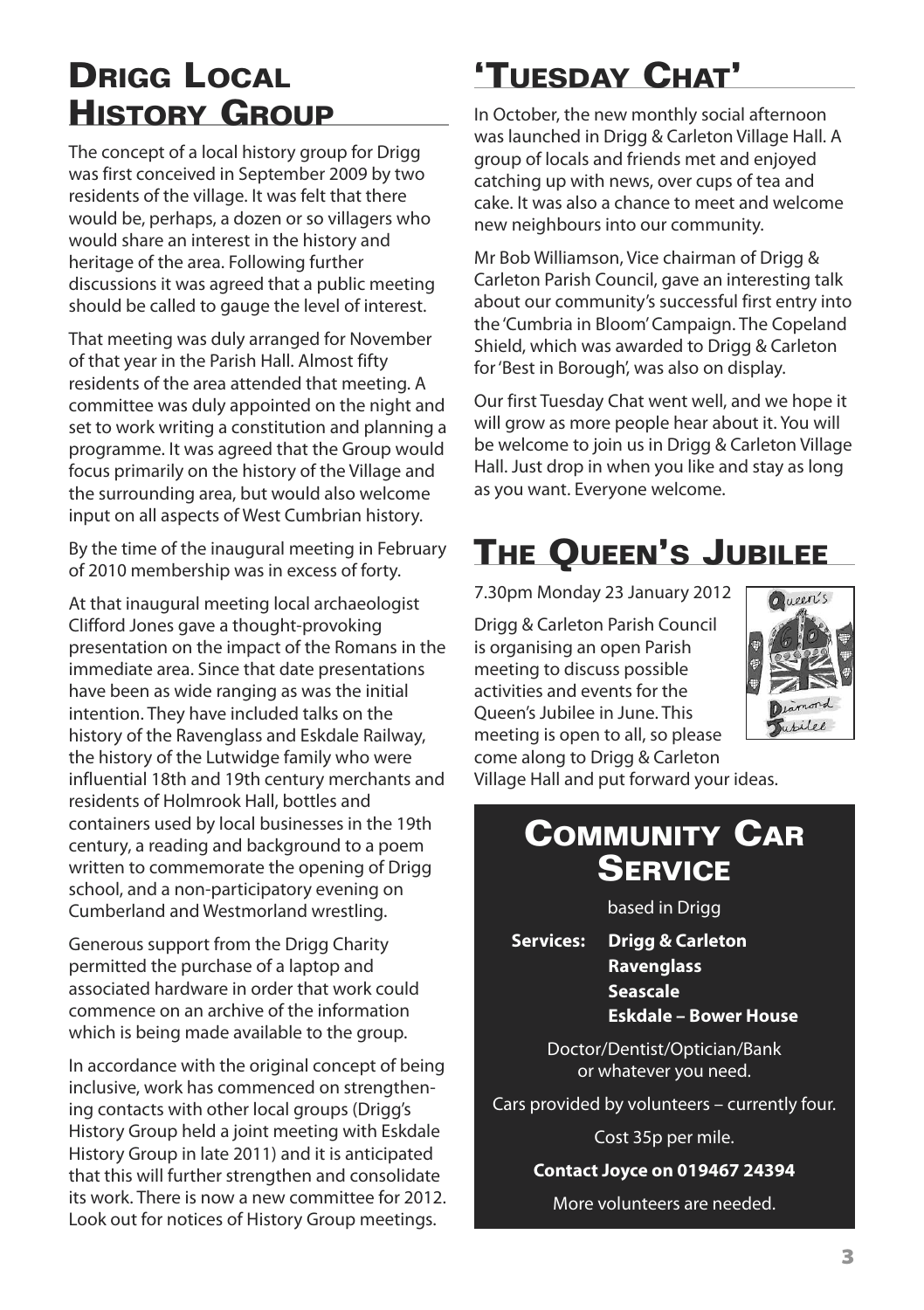### **DRIGG GALA 2012: 35 THIS YEAR!**

This year will be the 35th annual gala since it started in 1977. The gala became a focal point for the children of the Parish after the local school closed, when the children

were dispersed to several schools outside the Parish.

This annual event is always held on the 2nd Saturday in June, so this year's gala will be on Saturday 9 June 2012.

It starts with a Fancy Dress Parade from the Parish Hall down to the "Gala Field" behind the Station. The landowner very kindly lets the community use this field for the Gala with local farmers pitching in to keep it in good condition. In recent years the Teas have been served in a beautiful marquee donated by the Low Level Waste Repository. The marquee is decorated by entries to the art competition which is well supported by Gosforth and Seascale School as well as other local entries. You will hear the sounds of the local brass band (with members



from the Village) together with announcements for the children's races. Some years you may see a climbing wall towering over the field, which is always popular with the youngsters, perhaps a bouncy castle or rodeo horse, sometimes ferrets or a pony. Whatever is in the field it never fails to be a great event for all ages.

Attracting 200+ visitors the Gala is strongly supported by local businesses allowing it to be free to the community. It is a real community event – by the people, for the people.

The Gala has great community involvement and is a fund raising platform for the likes of St Peter's Church, Drigg Toddlers and Drigg Young Farmers. If not called out on the day (!), local emergency services are represented including the local mountain rescue team and fire brigade.



The Gala Committee facilitates Arts Out West touring theatre events in the parish hall 'Great Sh

#### **THE MARVELLOUS AND UNLIKELY FETE OF LITTLE UPPER DOWNING**

#### **7pm Friday 24 February 2012 Drigg & Carleton Parish Hall**

The most important day in the village calendar is

looming and the eccentric inhabitants of Little Upper Downing are all in a flutter. There's gossip in the tearoom, a flurry in the florists and that's to say nothing of the deep seated rivalry on the allotments. The village is pulling out all the stops and the fete hasn't even started yet!

Join Little Bulb Theatre for a theatrical feast celebrating the



unique charms of village life and the people who live there. Expect live music, vibrant visuals and a vast array of unforgettable characters as they

> prepare for the big day that's getting increasingly out of control!...

..."cunning stagecraft and a great shove-it-in-the-back-ofa-van design ... a little show with a lot of heart and a reminder that rural touring can offer quality work" – Lyn Gardner, The Guardian (see full review)

www.littlebulbtheatre.com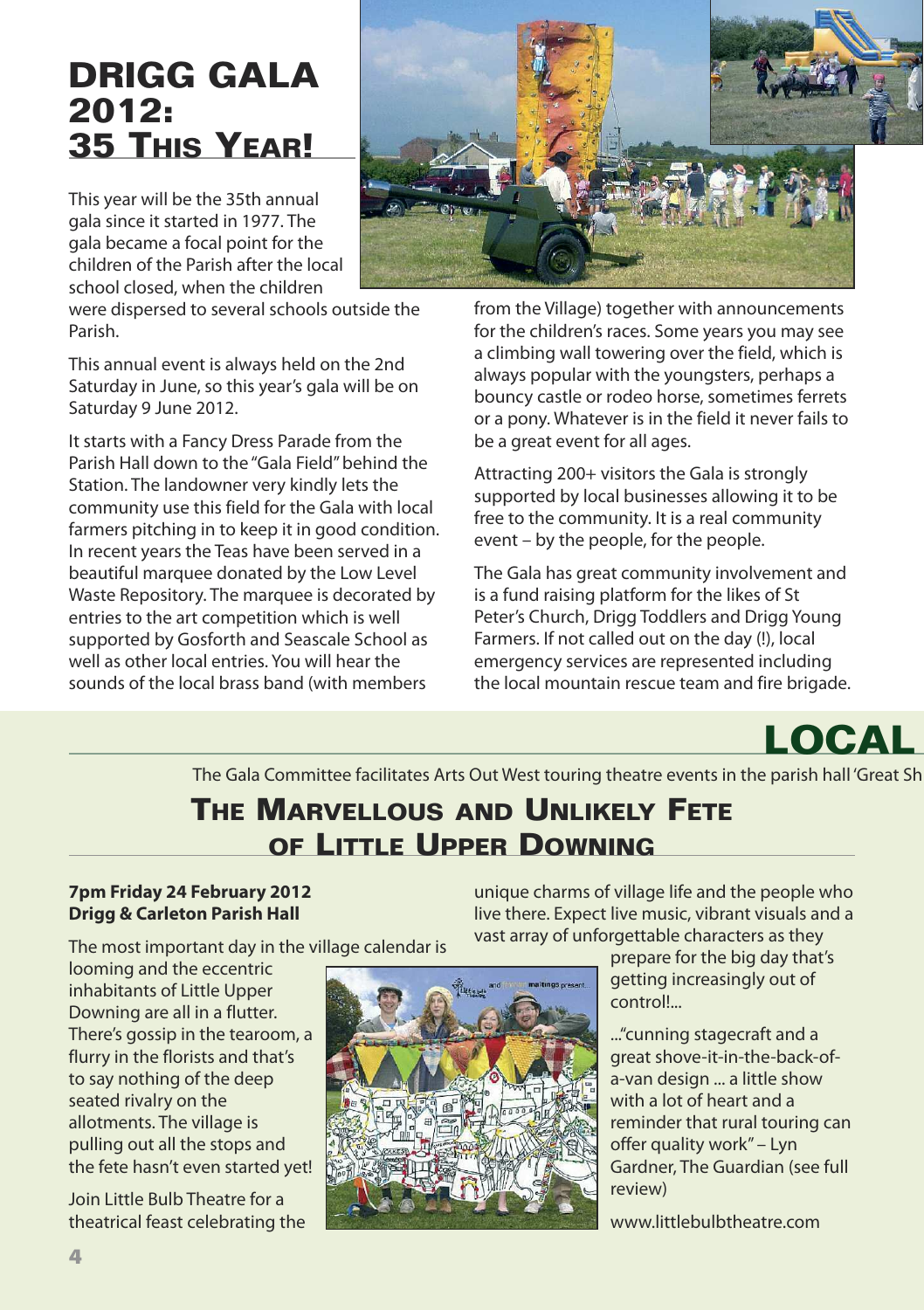### **DRIGG YOUNG FARMERS PLANTING PARTY**

On Saturday 15 October volunteers from Drigg Young Farmers came along to help members of St Peter's Church with planting Spring bulbs in Drigg churchyard. They did a splendid job and managed to plant more than 2,000 daffodil and crocus bulbs in the old churchyard – between the lych-gate and the south side of the church.

The project to improve Drigg churchyard area was inspired by Drigg & Carleton's 2010 'Cumbria in Bloom'Campaign. We are very grateful to the Young Farmers working party for their help with this first phase of our project and we look forward to the welcome sight of a display of daffodils & crocus flowers in Spring 2012.



*Wardens & PCC*

## **THEATRE**

ows in Unexpected Places'. In Spring 2012 there are two Arts Out West events coming to Drigg.

#### **CRAIG AND WILLOUGHBY**

#### **7.30pm Thursday 19 April 2012 Drigg & Carleton Parish Hall**

It's quite a few years now since Brian Willoughby and Catherine Craig appeared on the old West Cumbria Rural Touring Scheme, but they still



have fond memories of it.

Brian has been 40 years in the business. He started out on tour with Mary Hopkin, and was lead quitarist with the Strawbs for 25 years. He is a consummate musician, a joy to watch and listen to.

Catherine Craig is a singer and songwriter from Virginia (they met in Nashville) and her songs, in a style somewhere between Folk and Country, deal sensitively with our common experiences travelling the roads of life.



www.craigandwilloughby.com

**For tickets or further information please** *contactJohn 24321 or email info@drigg.org.uk*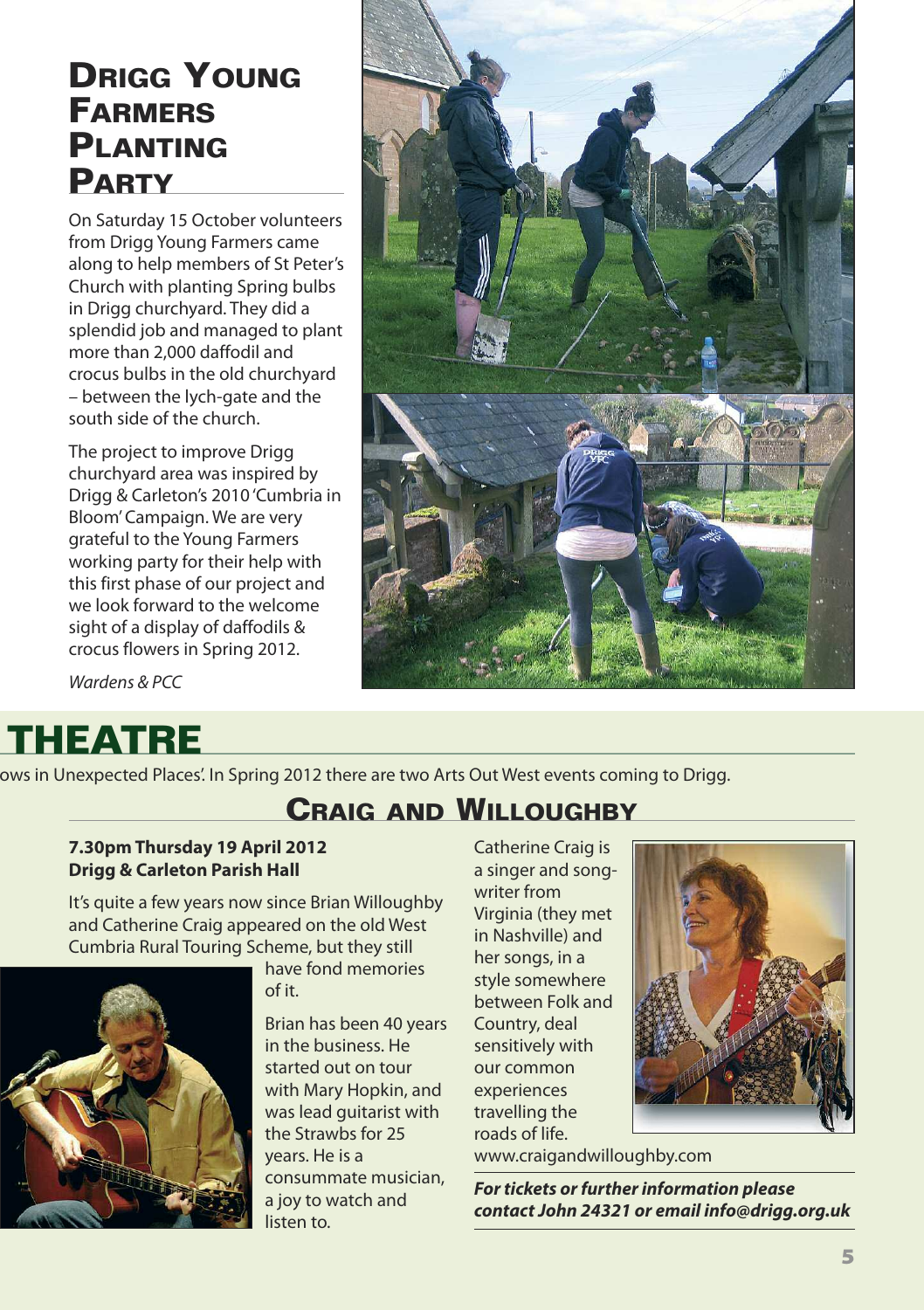# **SETTLED IN DRIGG**

'And the company settled down as they usually do at Drigg for some serious card playing.'*Whitehaven Gazette.* Thursday, 1 July 1897.

When we moved to our house in Drigg in 1967 we were met by overwhelming kindness by our neighbours and reserved friendliness by the people in the village. We realised that they had to get to know us and weigh us up to see if they really wanted us as friends.

It didn't take long for them to find out that we were pretty normal people and not snobby like 'that posh lot who lived in your spot and wouldn't let their kids play with ours.'

I was soon invited to join the W.I. and David walked down to The Vic for a pint at night. The acme of our acceptance though was to be invited to neighbours'Whist Nights. I hadn't realised that card games were so important to locals. People met on a weekly basis to play cards at each other's houses. We would all meet for a tatie-pot supper in the kitchen, the card tables were already set up in the living-room, and then a night of really serious Whist followed. I can't say I'm a really serious card player having little competitive spirit and so the card evenings were not my cup of tea. It was interesting to study traits in the players that were not noticeable in ordinary life, especially as the games took place mainly in high ceilinged rooms with 40-watt bulbs dangling from ceilings. Shadows cast sinister lines on normally good looking faces, furtive expressions on handsome ones.

It was rather a blessing to me that television became so popular that the card games petered out in favour of Bonanza.

The Whist didn't fade so quickly in public places. As the new head at Gosforth School I was landed with organising the Annual Charity Whist Drive in the Gosforth Public Hall. This really was a magnificent event which had its roots planted deep in village history. The event took the same course each year. Head and teachers up on the stage supervising and placing tickets on the

prizes of the evening. Card tables set out by the caretaker and cards, pencils and score cards by the school staff. Local farmers and shopkeepers provided wonderful prizes, fat geese with flopping heads left on, huge turkeys, large fresh hens, a big home-made Christmas cake, meals for two from the local innkeepers, hairdressing vouchers and a bottle of'good'whisky provided by the headteacher. Me, 'no rubbish' I was told firmly.

The event was held on the evening of the last day of the Christmas Term and the school staff were absolutely worn out after the excitement of parties, concerts and carol services. Nevertheless, the show had to go on and it always did.

I never quite got the hang of this annual Whist Drive. It was called a 'Military Whist Drive' and for some reason players at the closely packed tables stood up and moved around every now and again. It was deadly serious, no sound, no laughter for what seemed hours at end. One year serious complaints were made because a group of carol singers entered and sang'Hark the Herald Angels Sing'before being told, quite rudely I thought, to buzz off. This annual event was slowly suffocated by television, lots of new families in the village and hence new governors who were younger and more sophisticated. They raised money for the school funds in different ways, It's a Knock Out and Fun Evenings.

Looking back, there was a great deal of innocent enjoyment in the card game evenings. A throwback to when meeting up with others on cold dark evenings was a real pleasure, it saved heating bills and provided a night of fun without having to get the car out and travel for miles to see the latest American movie.

*Pam Clatworthy*

#### **Drigg Parish Council**

| John Jennings (Chairman)           | 24321 |
|------------------------------------|-------|
| <b>Bob Williamson (Vice-Chair)</b> | 24546 |
| <b>Adrian Dalton</b>               | 24394 |
| Val de Gasperi                     | 24105 |
| Keith Hitchen                      | 24710 |
| <b>Rob Little</b>                  | 24376 |
| Jimmy Naylor                       | 27841 |
| <b>Andy Pratt</b>                  | 24097 |
|                                    |       |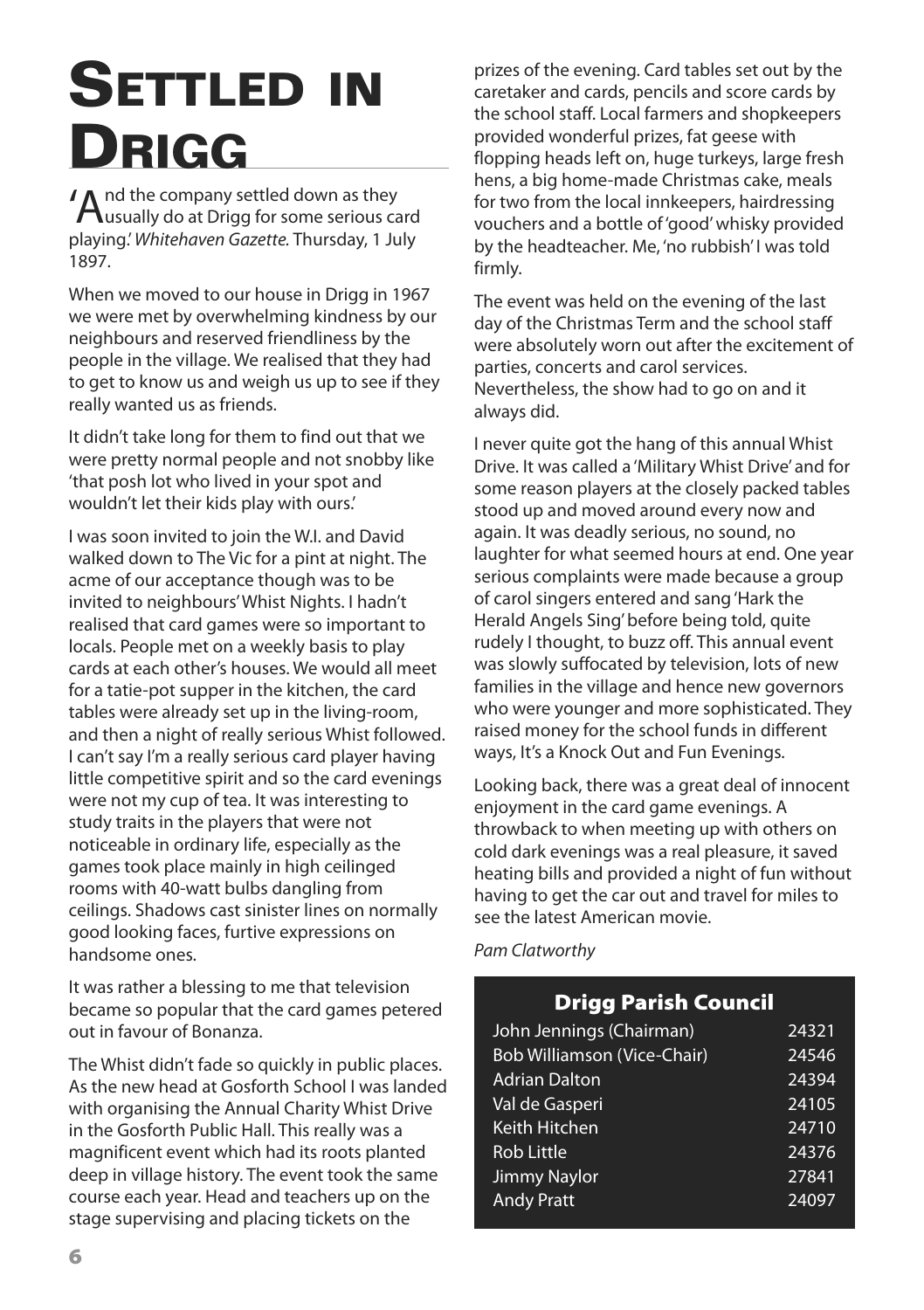## $\textbf{F}_{\text{find update at:}}$  www.drigg.org.uk **Find ww k**

- 20 January Friday. West Cumbria MRWS Partnership drop-in meeting. See below.
- 8 February Wednesday. Cumbria Wildlife Trust West Coast Support Group. Illustrated talk by Bill Shaw about his 6 months on St Kilda island. Seascale Methodist Church Hall, 7.30pm. £1.50 includes refreshments.
- 24 February Friday. Arts Out West theatrical performance. See pp4-5.
- 7 March Wednesday. Cumbria Wildlife Trust West Coast Support Group. Illustrated talk by Mike Douglas on the Uplands Juniper Project. Gosforth Methodist Room, 7.30pm. £1.50 includes refreshments.
- 17 March Saturday. Cumbria Railways Association spring meeting. County Hotel, Carnforth. Details will be on www.cumbrianrailways.org.uk
- 18 March Sunday. Cumbria Railways Association spring field trip to the eastern section of the Lord Carlisle Railway. Details will be on www.cumbrianrailways.org.uk or 28296.
- 18 April Wednesday. Cumbria Wildlife Trust West Coast Support Group. Illustrated talk on Golden Eagles by Neil Harnott, Senior Conservation Officer, CWT. Seascale Methodist Church Hall, 7.30pm. £1.50 includes refreshments.
- 19 April Thursday. Arts Out West music performance. See pp4-5.
- 1-3 June Friday-Sunday. The Whitehaven Festival.
- 9 June Saturday. Drigg Gala. Behind The Victoria Hotel.
- 16 June Saturday. Cumbrian Railways Association summer field trip around the Railway History of Carnforth. Details will be on www.cumbrianrailways.org.uk or 28296.
- 18 August Saturday. Gosforth Show.
- 27 August Bank holiday Monday. Black Combe Country Fair, Millstone's, Bootle. 11.30am.

## **MRWS DROP-IN**

A series of drop-in events are being held across Cumbria to give people the chance to find out more about the West Cumbria MRWS Partnership's public consultation on geological disposal of radioactive waste and share their views. The date for our local venue is as follows (other venues are available):

Friday 20 January Gosforth – Village Hall 1pm – 7pm. Discussion sessions will take place at 2pm, 4pm and 6pm. Refreshments will be provided.

If you need help with transport please let us know and we may be able to help. We hope you will come along to find out more and share your views.

For more information, or to request a copy of the consultation pack, visit the Partnership's website at www.westcumbriamrws.org.uk, email contact@westcumbriamrws.org.uk, or call for free on 0800 048 8912.

## **TUESDAY CHAT**

A social afternoon in Drigg & Carleton Village Hall, 'TUESDAY CHAT' is held on the first Tuesday of the month, from 2-4pm. Come along to meet up with friends and neighbours or make new friends, over a cuppa. There's no charge (a donation if you wish).

We know there are people in our parish, such as the elderly and those who live alone, who do not get the chance to regularly get together with friends & neighbours and so might feel isolated. Please encourage them to come along too.

We do have volunteers willing to offer transport or a helping hand for the elderly and those who can't easily get out and about. We will also welcome people to join the rota to help with refreshments. If you'd like to help out, please contact Hannah (24021) or Adrienne (24272).

Come along on and bring a neighbour with you!

#### *EVERYONE VERY WELCOME*